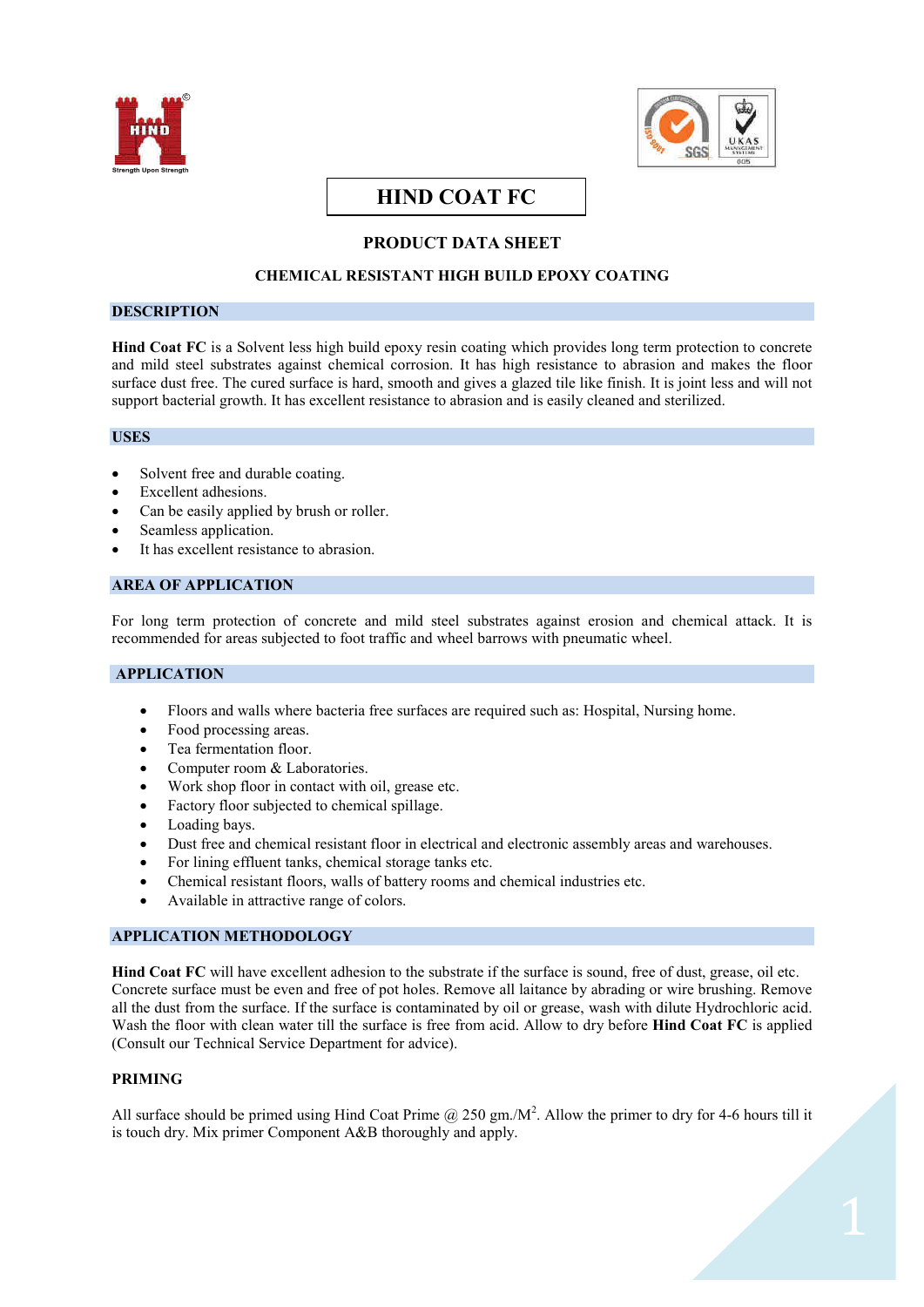## **COATING**

Mix together **Hind Coat FC** Component A&B thoroughly using a pallet knife or an electrical drill mixer till a homogeneous uniform color is obtained. Unmixed material will not cure properly and will fail in performance. After the primer has dried, apply Hind Coat –FC by brush or roller to the required thickness. **Hind Coat FC** is a high build coating.A thickness of 250 micron can be applied in one application. But it is advisable to apply two coats at right angle to each other. This way any blemishes in the first coat will get covered by the second coat. Allow first coat to become tack free before second coat is applied.

## **RECOMMENDED THICKNESS**

Thickness will depend on the condition of the surface and on the type of use. In general thickness varies from 150 microns to 350 microns.

#### **CHEMICAL RESISTANCE**

| Acetic Acid        | 10%   |
|--------------------|-------|
| Ammonium Hydroxide | 25%   |
| Caustic Soda       | 50%   |
| Citric Acid        | 10%   |
| Lactic Acid        | 10%   |
| Phosphoric Acid    | 25%   |
| Hydrochloric Acid  | 35%   |
| Nitric Acid        | $5\%$ |
| Sulphuric Acid     | 10%   |

Fruit Juices, Beer, Wine, Crude Oil, Petrol. Prolonged Contact will affect the flooring.

#### **PROPERTIES**

| Pot Life            | 45 minutes at $27^{\circ}$ C                     |
|---------------------|--------------------------------------------------|
| <b>Mixing Ratio</b> | Pack $A - 2(Tw0)$ Parts: Pack $B - 1($ one) Part |
| Tack Free Time      | About 4-6 hours at $27^{\circ}$ C                |
| Initial Cure        | 24 hours at $27^{\circ}$ C                       |
| Full Cure           | 7 days at $27^{\circ}$ C                         |
| Over Coating Time   | 24 hours                                         |
|                     |                                                  |

All floors which are subjected to spillage of corrosive chemicals, the spillage should be removed immediately by washing with water.

#### **COLOUR RANGE**

**Hind Coat FC** is available in six colors: Ivory, Brick red, Olive green, Light grey, Mid blue and Yellow. The shades below show approximate colors only. While every effort is made in manufacturing to maintain consistency of color, Exact Color matching between batches cannot be guaranteed.

#### **COVERAGE**

The coverage will be 2.5 to 4  $\mathrm{M}^2$  / Kg per coat.

## **CLEANING**

Clean all tools immediately after use with Xylene. Do not let the material to harden.

## **PACKING**

3& 6 Kg in Plastic Containers.

#### **SHELF LIFE**

Best before 12 months from the date of manufacture. Should be stored in a cool and dry place away from di**rect**  sunlight at temperature ranging between  $2^{0}$  C (Min.) and  $50^{0}$  C (Max.)